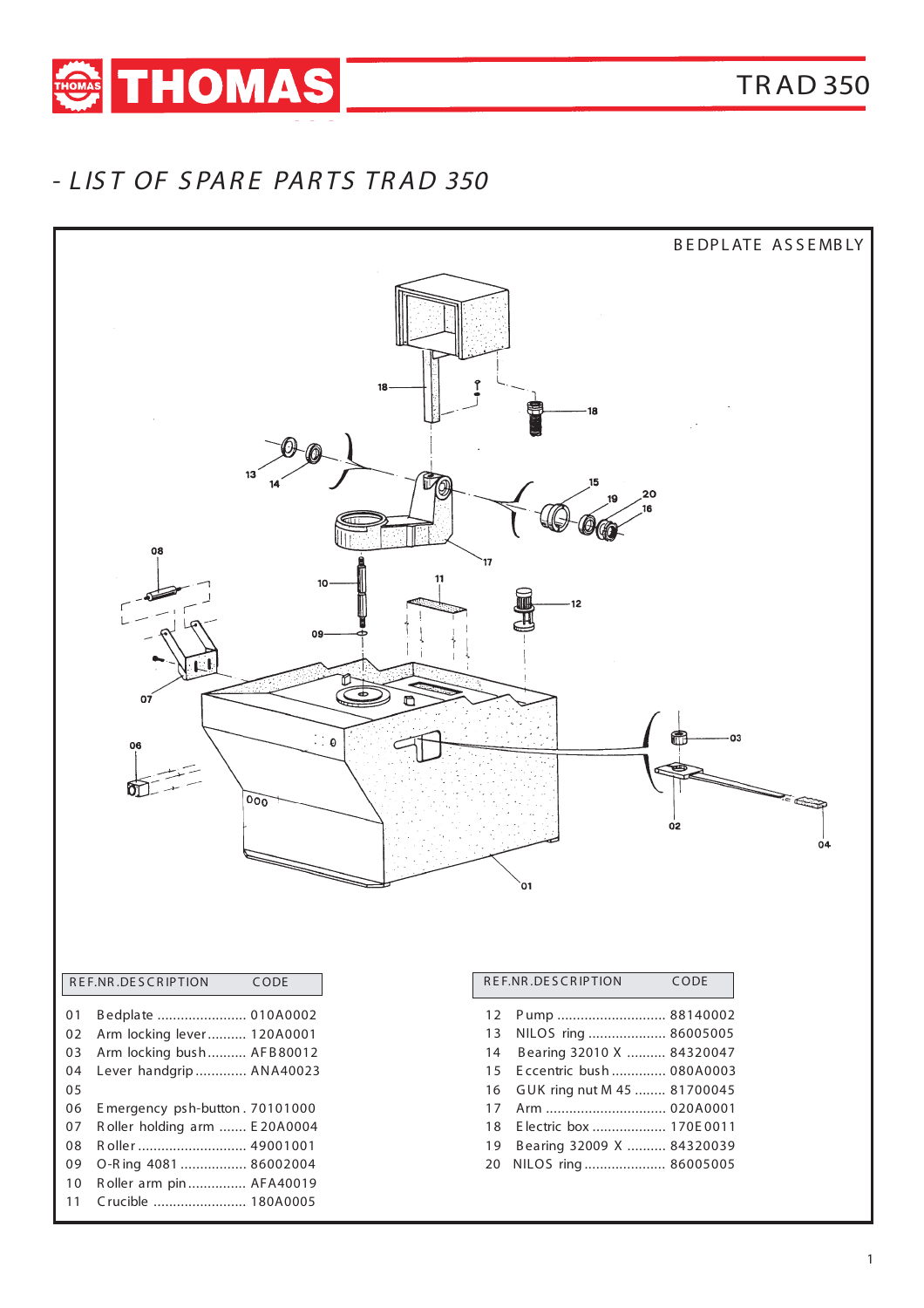

#### ELECTRICS COMPONENTS TRAD 350 ECO.

#### K E Y

| 105<br>106 | Auxiliray relay  72300000<br>Remote control switch  73401001 |
|------------|--------------------------------------------------------------|
| 107        |                                                              |
| 108        |                                                              |
|            |                                                              |
| 110        | Cover gasket D80E0306                                        |
| 111        |                                                              |
|            | 108<br>$111 -$                                               |
|            | $110 -$                                                      |
|            |                                                              |
|            | $105 -$                                                      |
|            |                                                              |
|            | $106 -$                                                      |
|            | m                                                            |
|            |                                                              |
|            | 107                                                          |
|            |                                                              |
|            |                                                              |
|            |                                                              |
|            |                                                              |



K E Y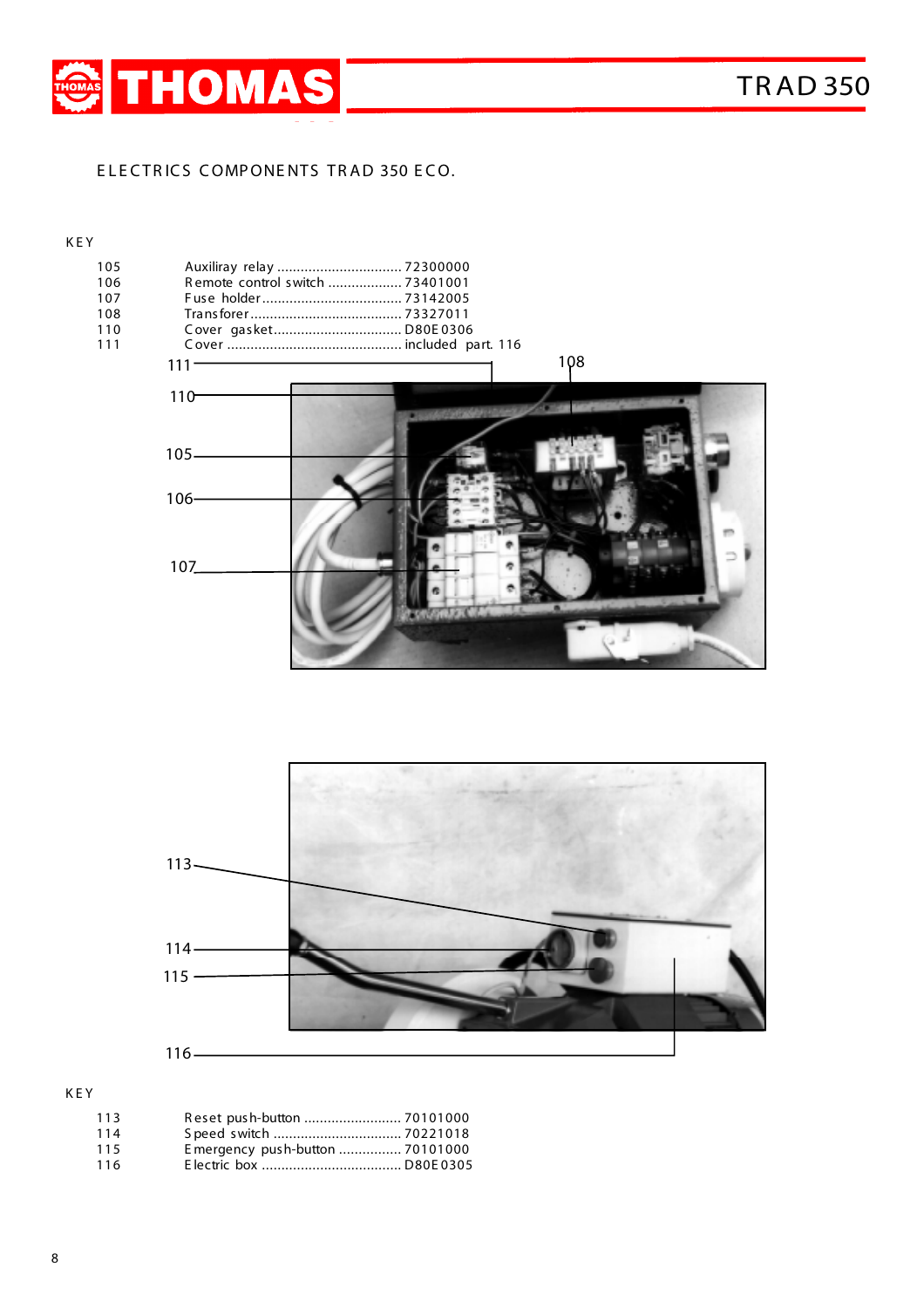

K E Y

| 405 | Transformer  73327012           |
|-----|---------------------------------|
| 406 | Remote control switch  73401001 |
| 407 | Auxiliary relay  72300000       |
| 408 | Fuse holder  73142005           |
| 409 | Fuse holder 73142005            |
| 410 | Terminal board 68303012         |
|     |                                 |





K E Y

| 401 | Main switch       |
|-----|-------------------|
| 402 | Reset push-button |
| 403 | S peed switch     |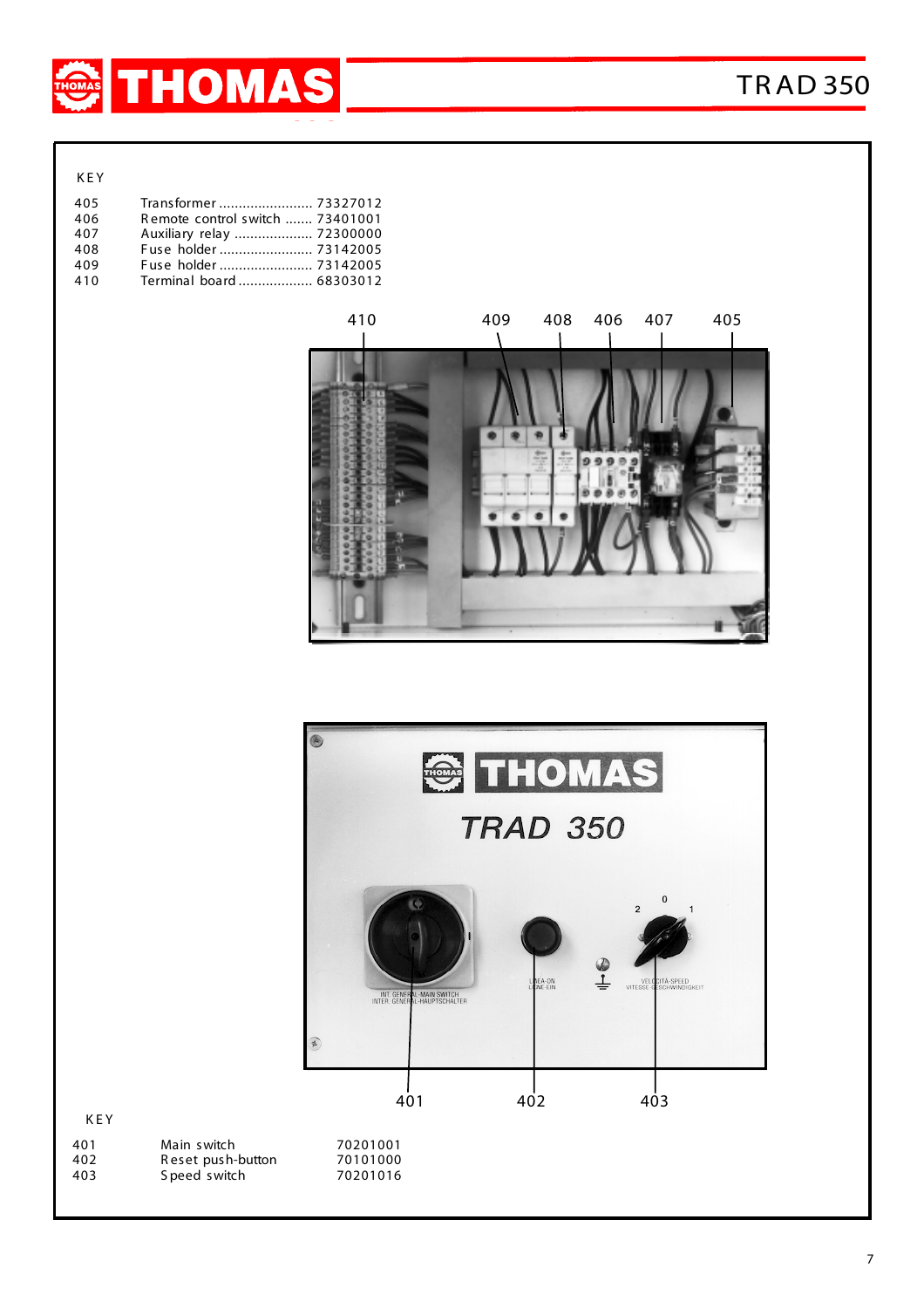BRAKE ASSEMBLY



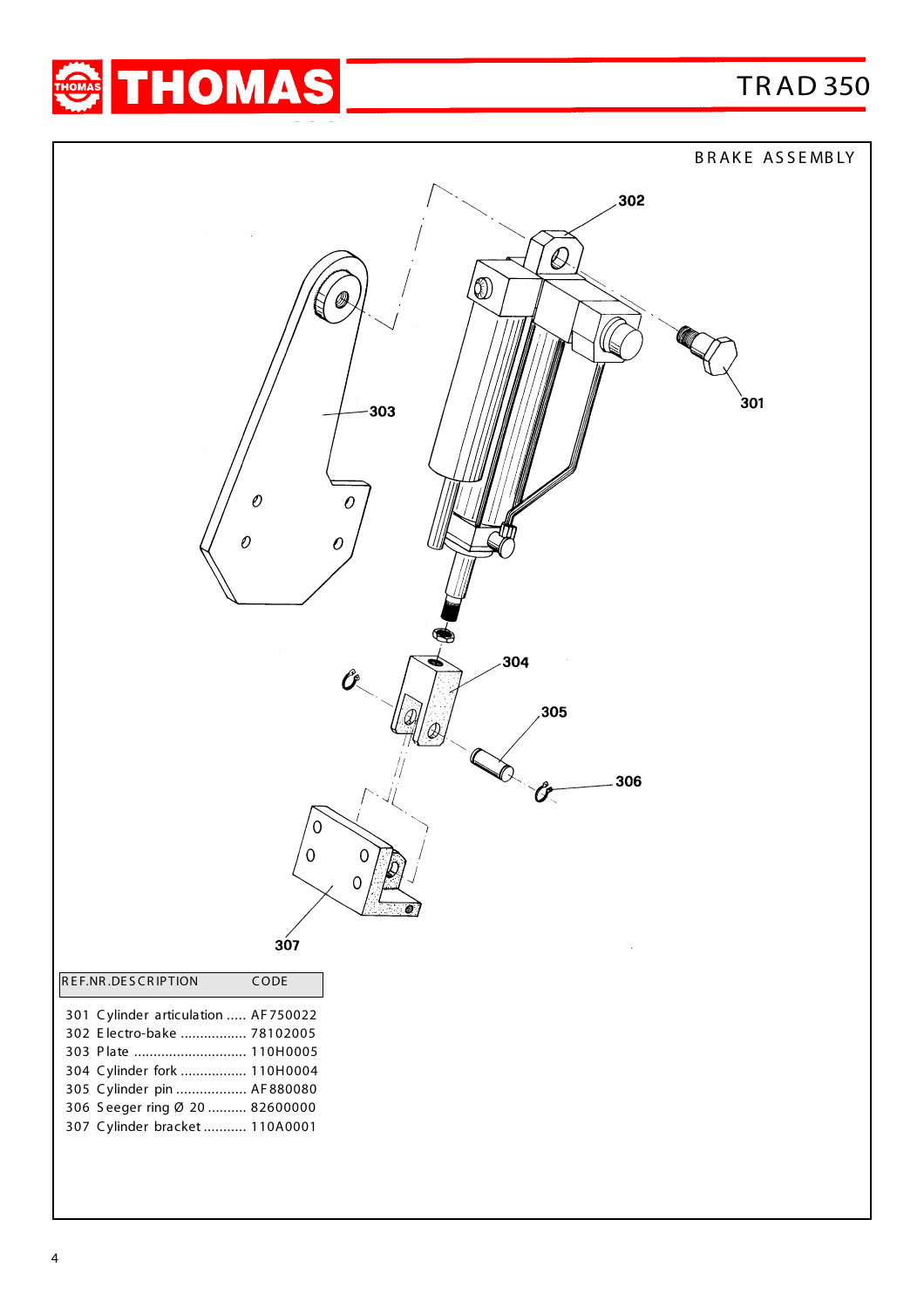

INCLINED VICE ASSEMBLY



|  | REF.NR.DESCRIPTION<br>CODE           |  |
|--|--------------------------------------|--|
|  |                                      |  |
|  | 105 Revolving arm lock.pin. AFA40019 |  |
|  | 106 OR ring 4081  86002004           |  |
|  | 107 Bar stop rod  AFB80024           |  |
|  | 108 Bar stop body  AG660047          |  |
|  | 109 Bar stop push rod  AFC40109      |  |
|  | 110 Bar stop rod scale  AHB80026     |  |
|  | 111 Countervice rh. jaw  AGA40037    |  |
|  | 119 Vice handwheel  44116418         |  |
|  | 120 Washer  82100000                 |  |
|  | 122 Revol.arm lock. bushing AFB80032 |  |
|  |                                      |  |

| REF.NR.DESCRIPTION<br>CODE         |  |  |
|------------------------------------|--|--|
| 151 Inclined countervice  AGA40007 |  |  |
| 152 Inclined vice  AGA40008        |  |  |
| 153 Quick lock support AG750053    |  |  |
| 154 Locking cam  AF750055          |  |  |
| 155 Plate on vice  AF750056        |  |  |
| 156 Ouick lock handle  AF750059    |  |  |
| 157 Inclined vice jaw  AFA40054    |  |  |
| 158 Inclined c.vice jaw  AFA40052  |  |  |
| 159 Inclined vice screw AFA40057   |  |  |
| 160 Handgrip  44411512             |  |  |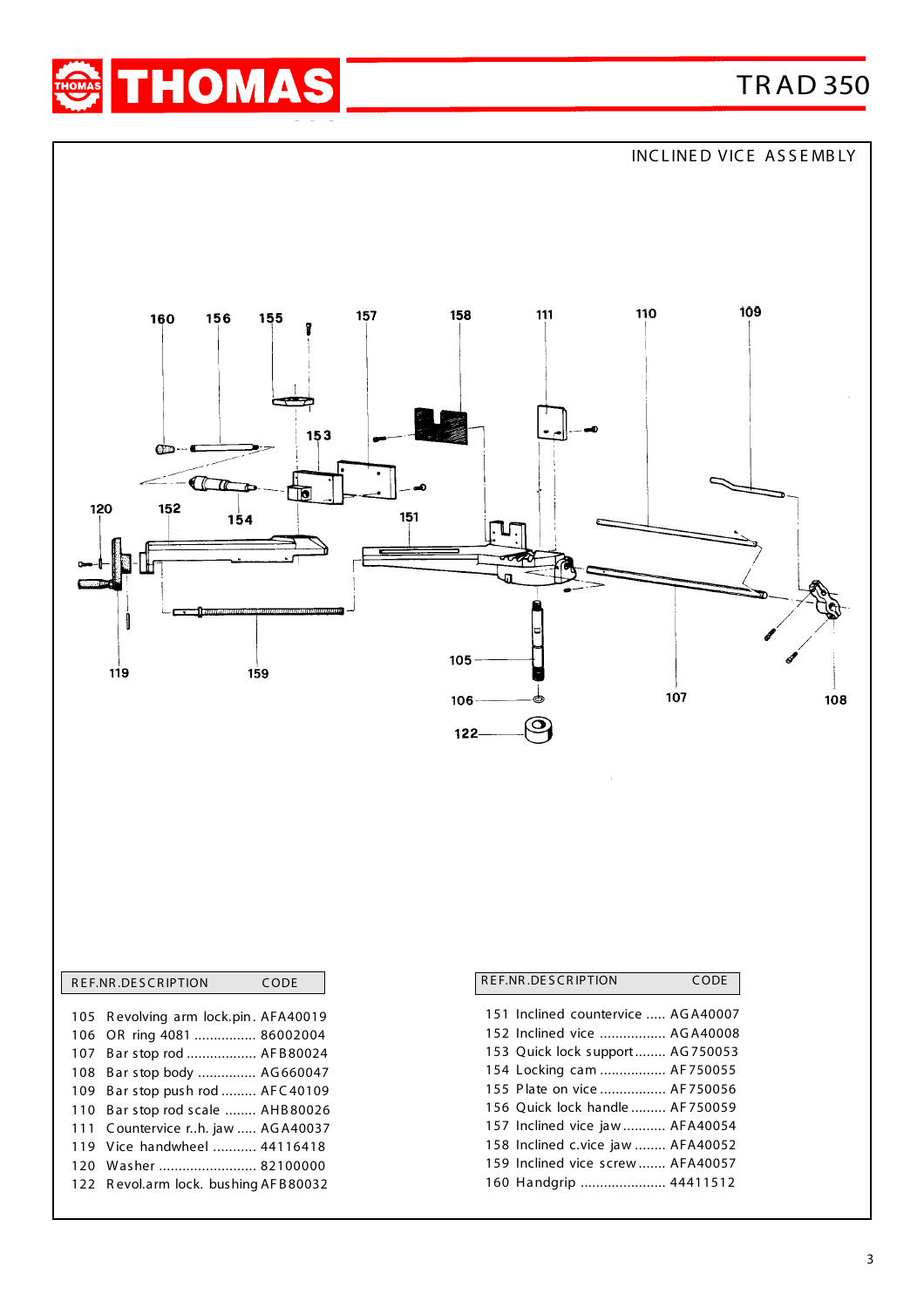

STRAIGHT VICE ASSEMBLY



 Anti-burr plate ............... AFA40076 Arm locking bushing .... AF B 80012

110 Bar stop rod scale ........ AHB 80026 C ountervice r.h. jaw ...... AG A40037